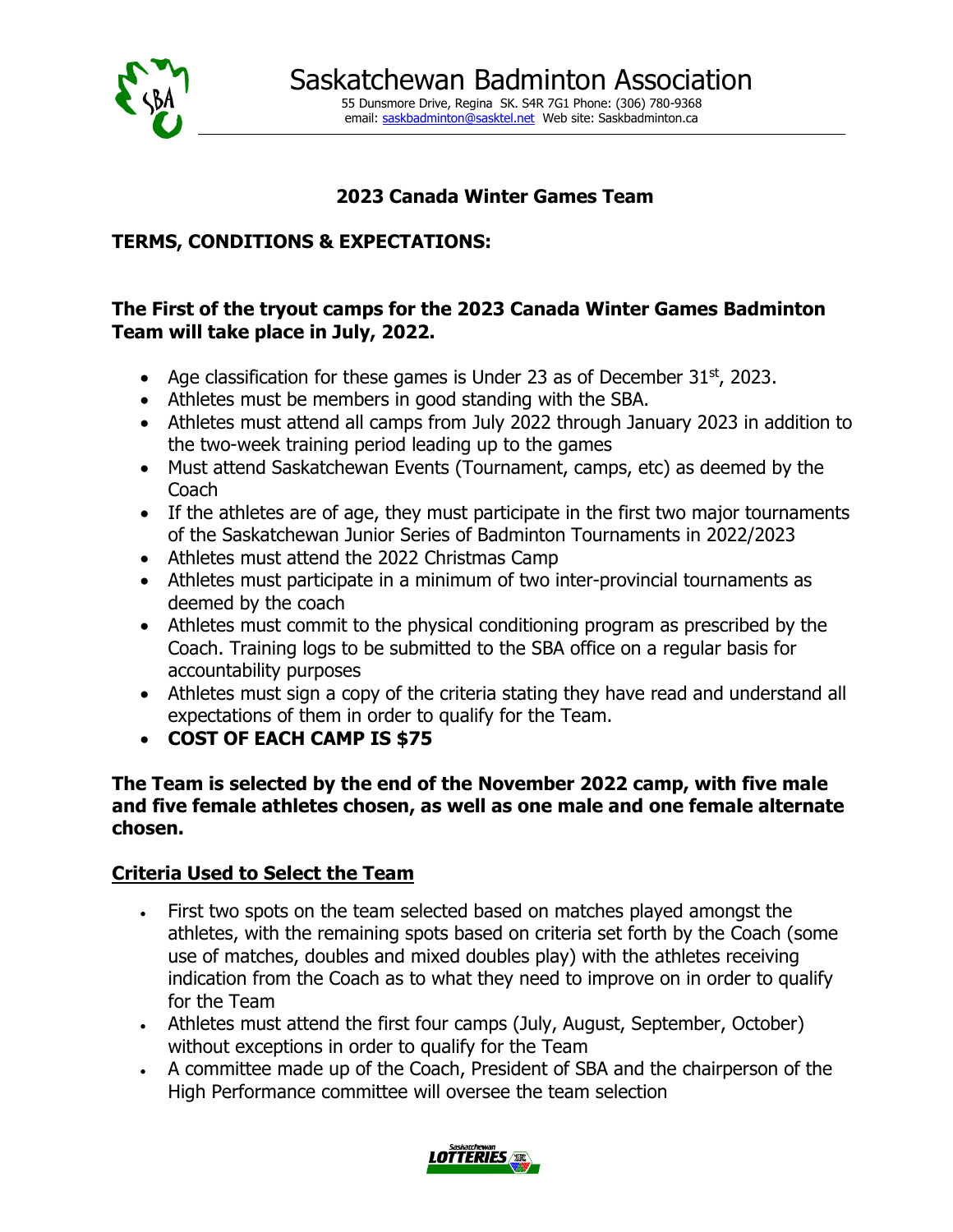

## **Athlete Expectations:**

• All athletes wishing to try out for the team must come to the first camp in good physical shape and be able to run for an extended period of time